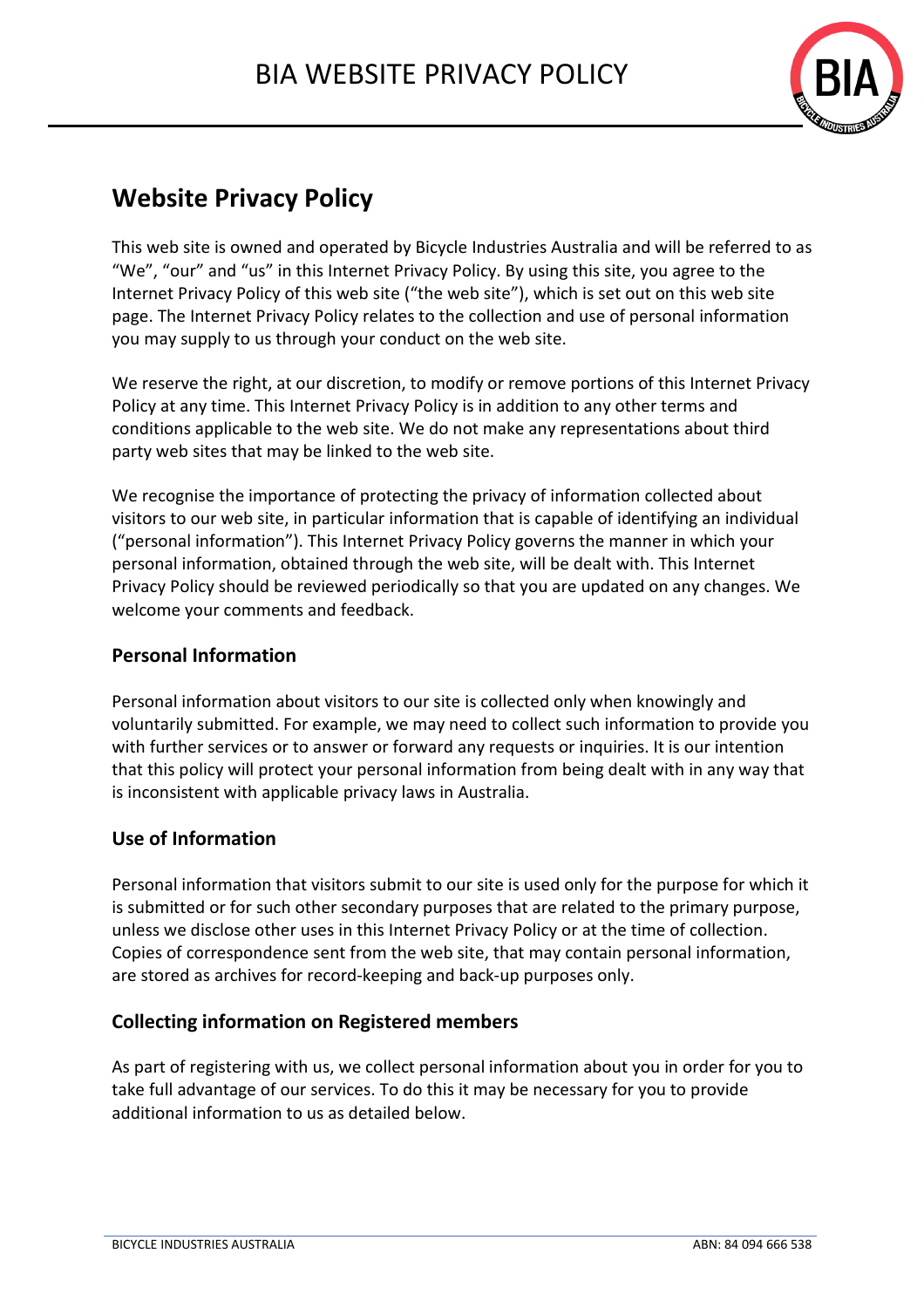# BIA WEBSITE PRIVACY POLICY



## **Registration**

Registration by way of our "Speak Up" subscription form is completely optional. Registration may include submitting your name, email address, address, telephone numbers, option on receiving updates and promotional material and other information.

### **Credit Card Details**

Credit Card details are only stored for the processing of payment and will be deleted once payment is processed.

### **Disclosure**

Apart from where you have consented or disclosure is necessary to achieve the purpose for which it was submitted, personal information may be disclosed in special situations where we have reason to believe that doing so is necessary to identify, contact or bring legal action against anyone damaging, injuring, or interfering (intentionally or unintentionally) with our rights or property, users, or anyone else who could be harmed by such activities. Also, we may disclose personal information when we believe in good faith that the law requires disclosure.

We may engage third parties to provide you with goods or services on our behalf. In that circumstance, we may disclose your personal information to those third parties in order to meet your request for goods or services.

#### **Security**

We strive to ensure the security, integrity and privacy of personal information submitted to our sites, and we review and update our security measures in light of current technologies. Unfortunately, no data transmission over the Internet can be guaranteed to be totally secure.

However, we will endeavour to take all reasonable steps to protect the personal information you may transmit to us or from our online products and services. Once we do receive your transmission, we will also make our best efforts to ensure its security on our systems.

In addition, our employees and the contractors who provide services related to our information systems are obliged to respect the confidentiality of any personal information held by us. However, we will not be held responsible for events arising from unauthorised access to your personal information.